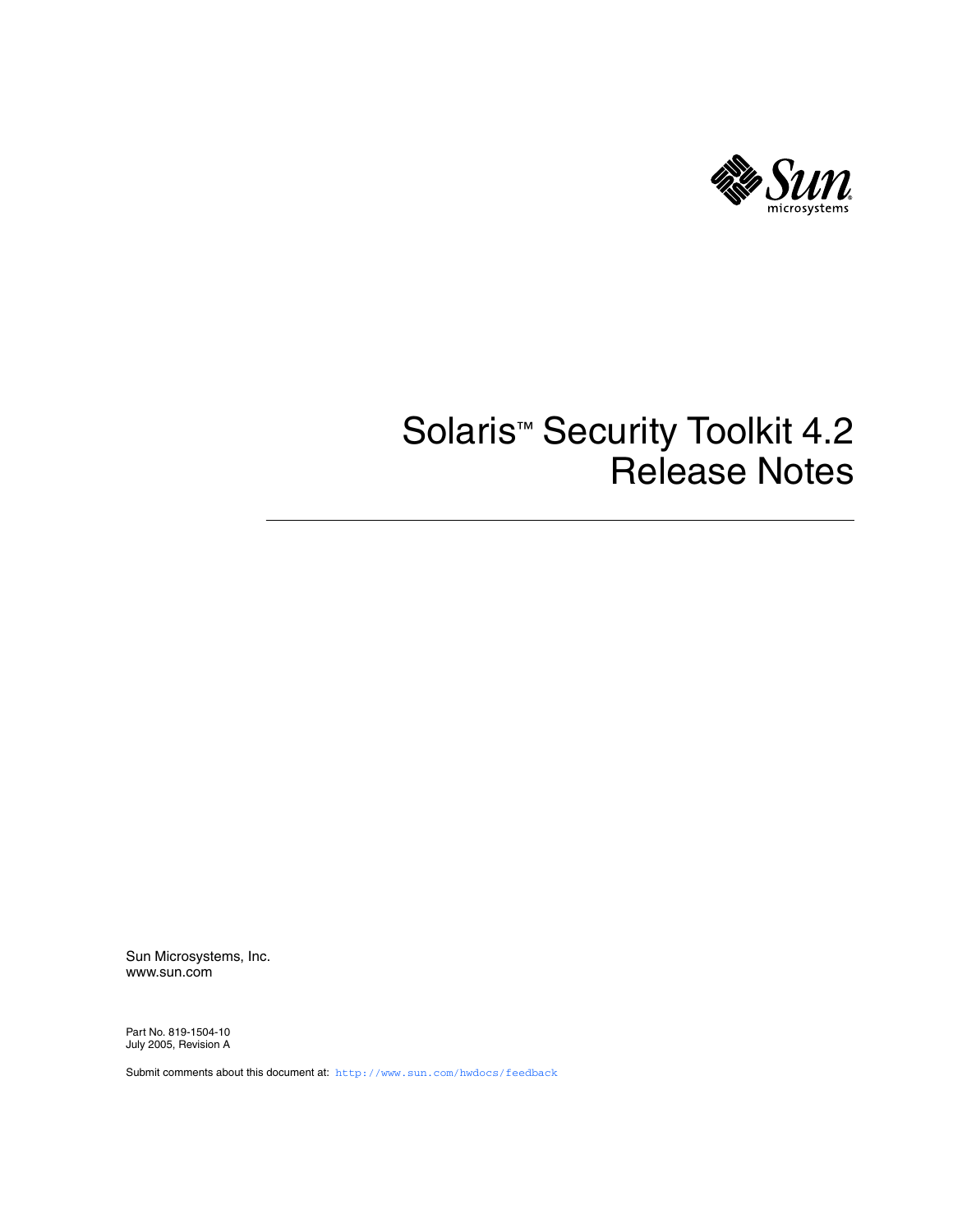Copyright 2005 Sun Microsystems, Inc., 4150 Network Circle, Santa Clara, California 95054, U.S.A. All rights reserved.

Sun Microsystems, Inc. has intellectual property rights relating to technology that is described in this document. In particular, and without limitation, these intellectual property rights may include one or more of the U.S. patents listed at http://www.sun.com/patents and one or more additional patents or pending patent applications in the U.S. and in other countries.

This document and the product to which it pertains are distributed under licenses restricting their use, copying, distribution, and decompilation. No part of the product or of this document may be reproduced in any form by any means without prior written authorization of Sun and its licensors, if any.

Third-party software, including font technology, is copyrighted and licensed from Sun suppliers.

Parts of the product may be derived from Berkeley BSD systems, licensed from the University of California. UNIX is a registered trademark in the U.S. and in other countries, exclusively licensed through X/Open Company, Ltd.

Sun, Sun Microsystems, the Sun logo, Java, AnswerBook2, docs.sun.com, and Solaris are trademarks or registered trademarks of Sun Microsystems, Inc. in the U.S. and in other countries.

All SPARC trademarks are used under license and are trademarks or registered trademarks of SPARC International, Inc. in the U.S. and in other countries. Products bearing SPARC trademarks are based upon an architecture developed by Sun Microsystems, Inc.

The OPEN LOOK and Sun™ Graphical User Interface was developed by Sun Microsystems, Inc. for its users and licensees. Sun acknowledges the pioneering efforts of Xerox in researching and developing the concept of visual or graphical user interfaces for the computer industry. Sun holds a non-exclusive license from Xerox to the Xerox Graphical User Interface, which license also covers Sun's licensees who implement OPEN LOOK GUIs and otherwise comply with Sun's written license agreements.

U.S. Government Rights—Commercial use. Government users are subject to the Sun Microsystems, Inc. standard license agreement and applicable provisions of the FAR and its supplements.

DOCUMENTATION IS PROVIDED "AS IS" AND ALL EXPRESS OR IMPLIED CONDITIONS, REPRESENTATIONS AND WARRANTIES, INCLUDING ANY IMPLIED WARRANTY OF MERCHANTABILITY, FITNESS FOR A PARTICULAR PURPOSE OR NON-INFRINGEMENT, ARE DISCLAIMED, EXCEPT TO THE EXTENT THAT SUCH DISCLAIMERS ARE HELD TO BE LEGALLY INVALID.

Copyright 2005 Sun Microsystems, Inc., 4150 Network Circle, Santa Clara, Californie 95054, Etats-Unis. Tous droits réservés.

Sun Microsystems, Inc. a les droits de propriété intellectuels relatants à la technologie qui est décrit dans ce document. En particulier, et sans la limitation, ces droits de propriété intellectuels peuvent inclure un ou plus des brevets américains énumérés à http://www.sun.com/patents et<br>un ou les brevets plus supplémentaires ou les applications de brevet en attente d

Ce produit ou document est protégé par un copyright et distribué avec des licences qui en restreignent l'utilisation, la copie, la distribution, et la décompilation. Aucune partie de ce produit ou document ne peut être reproduite sous aucune forme, par quelque moyen que ce soit, sans l'autorisation préalable et écrite de Sun et de ses bailleurs de licence, s'il  $\dot{y}$  en a.

Le logiciel détenu par des tiers, et qui comprend la technologie relative aux polices de caractères, est protégé par un copyright et licencié par des fournisseurs de Sun.

Des parties de ce produit pourront être dérivées des systèmes Berkeley BSD licenciés par l'Université de Californie. UNIX est une marque déposée aux Etats-Unis et dans d'autres pays et licenciée exclusivement par X/Open Company, Ltd.

Sun, Sun Microsystems, le logo Sun, Java, AnswerBook2, docs.sun.com, et Solaris sont des marques de fabrique ou des marques déposées de Sun Microsystems, Inc. aux Etats-Unis et dans d'autres pays.

Toutes les marques SPARC sont utilisées sous licence et sont des marques de fabrique ou des marques déposées de SPARC International, Inc. aux Etats-Unis et dans d'autres pays. Les produits portant les marques SPARC sont basés sur une architecture développée par Sun Microsystems, Inc.

L'interface d'utilisation graphique OPEN LOOK et Sun™ a été développée par Sun Microsystems, Inc. pour ses utilisateurs et licenciés. Sun reconnaît les efforts de pionniers de Xerox pour la recherche et le développement du concept des interfaces d'utilisation visuelle ou graphique pour l'industrie de l'informatique. Sun détient une license non exclusive de X couvrant également les licenciées de Sun qui mettent en place l'interface d 'utilisation graphique OPEN LOOK et qui en outre se conforment aux licences écrites de Sun.

LA DOCUMENTATION EST FOURNIE "EN L'ÉTAT" ET TOUTES AUTRES CONDITIONS, DECLARATIONS ET GARANTIES EXPRESSES OU TACITES SONT FORMELLEMENT EXCLUES, DANS LA MESURE AUTORISEE PAR LA LOI APPLICABLE, Y COMPRIS NOTAMMENT TOUTE GARANTIE IMPLICITE RELATIVE A LA QUALITE MARCHANDE, A L'APTITUDE A UNE UTILISATION PARTICULIERE OU A L'ABSENCE DE CONTREFAÇON.

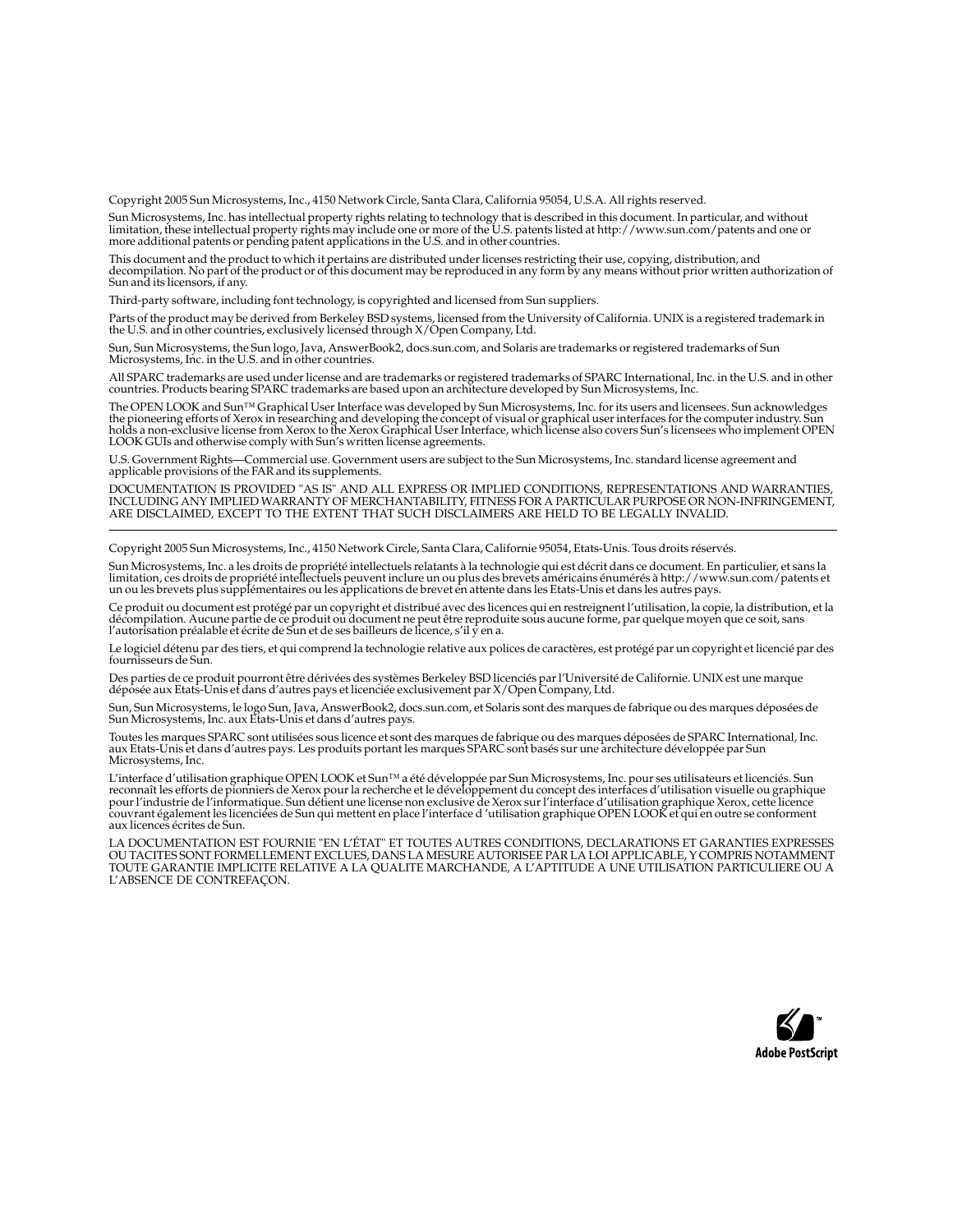### Contents

**[Preface](#page-6-0) vii**

### **[Solaris Security Toolkit 4.2 Release Notes](#page-10-0) 1** [Changes for the Solaris Security Toolkit 4.2 Release](#page-10-1) 1 [Solaris 10 OS Support Changes](#page-11-0) 2 [Generic Changes](#page-12-0) 3 [Solaris 10 OS Support Details](#page-12-1) 3 [New Framework Functions for Solaris Security Toolkit 4.2 Release](#page-13-0) 4 [New Scripts for Solaris Security Toolkit 4.2 Release](#page-14-0) 5 [Scripts Not Used for Solaris 10 OS](#page-14-1) 5 [New Environment Variables for Solaris Security Toolkit 4.2 Release](#page-15-0) 6 [New Framework Variables](#page-15-1) 6 [New Script Behavior Variables](#page-15-2) 6 [Environment Variables Not Used for Solaris 10 OS](#page-16-0) 7 [Functions Removed from Solaris Security Toolkit 4.2 Release](#page-16-1) 7 [rpcbind](#page-16-2) Automatically Disabled 7 ▼ [To Enable](#page-17-0) rpcbind 8 [Supported SMS Versions](#page-19-0) 10 [Solaris Security Toolkit Known Limitations](#page-19-1) 10 [General Notes and Issues](#page-19-2) 10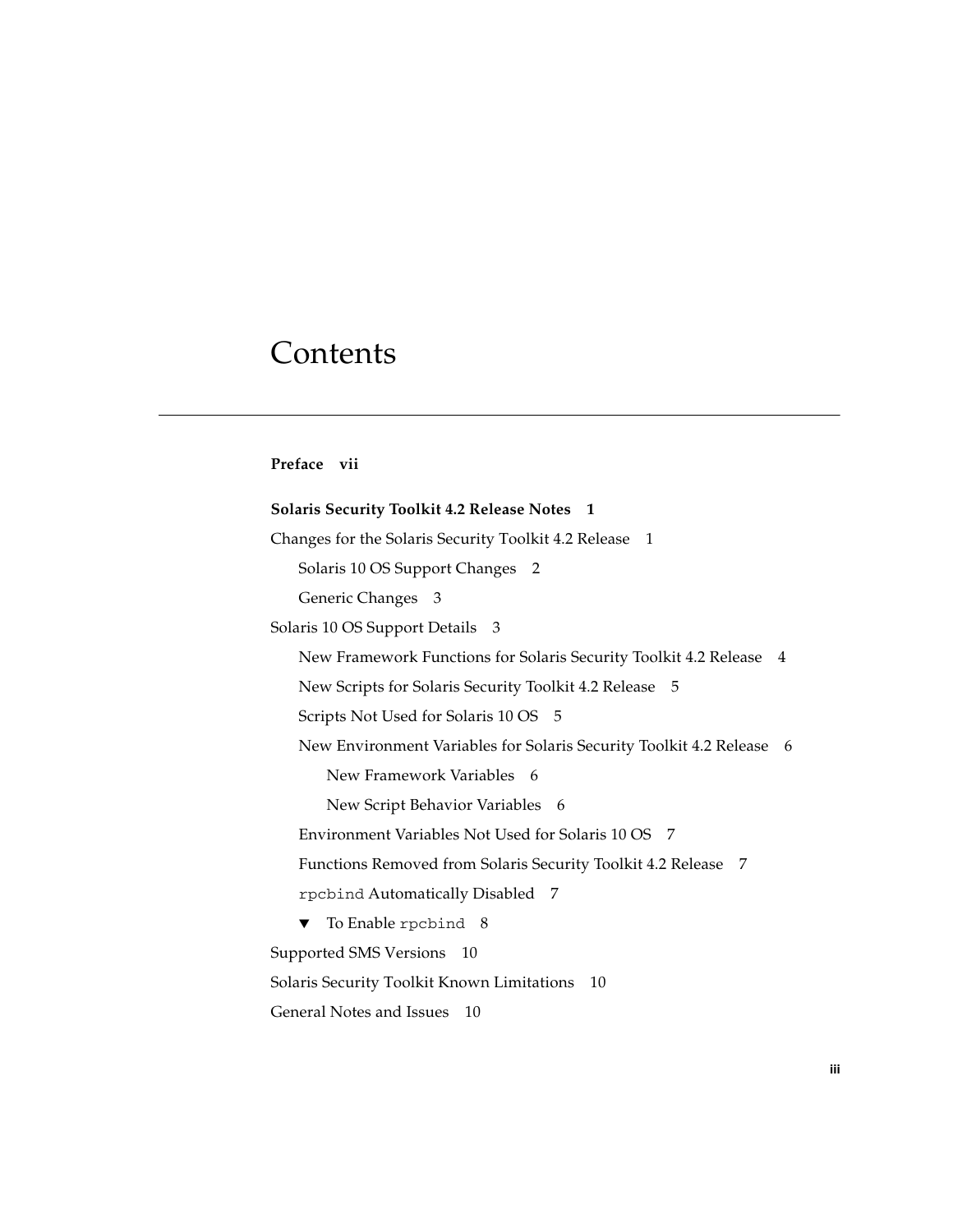[Release Distributed Only in Package Format](#page-19-3) 10

[SUNWjass](#page-20-0) and JASScustm Packages Are Now Relocatable 11

[Solaris Security Toolkit and](#page-20-1) CTRL-C 11

[Bugs in Solaris Security Toolkit 4.2 Software](#page-20-2) 11

[When Using NIS, Multiple Reboots Might Result in Audit Errors \(Bug ID](#page-20-3)  [6222181\)](#page-20-3) 11

[Multiple Reboots Result in Uninitialized](#page-21-0) svcs and Audit Fail on nddconfig (Bug ID 6284872) 12

[Bugs Affecting Solaris Security Toolkit 4.2 Software](#page-21-1) 12

[Parameter for](#page-21-2) ip6\_send\_redirects Might Be Different Between Audits (Bug ID 6222001) 12

[/etc/motd](#page-22-0) Should be Installed as a Volatile File (Bug ID 6222495) 13

[svc.startd](#page-22-1) Misses Edge Case for optional\_all (Bug ID 6223370) 13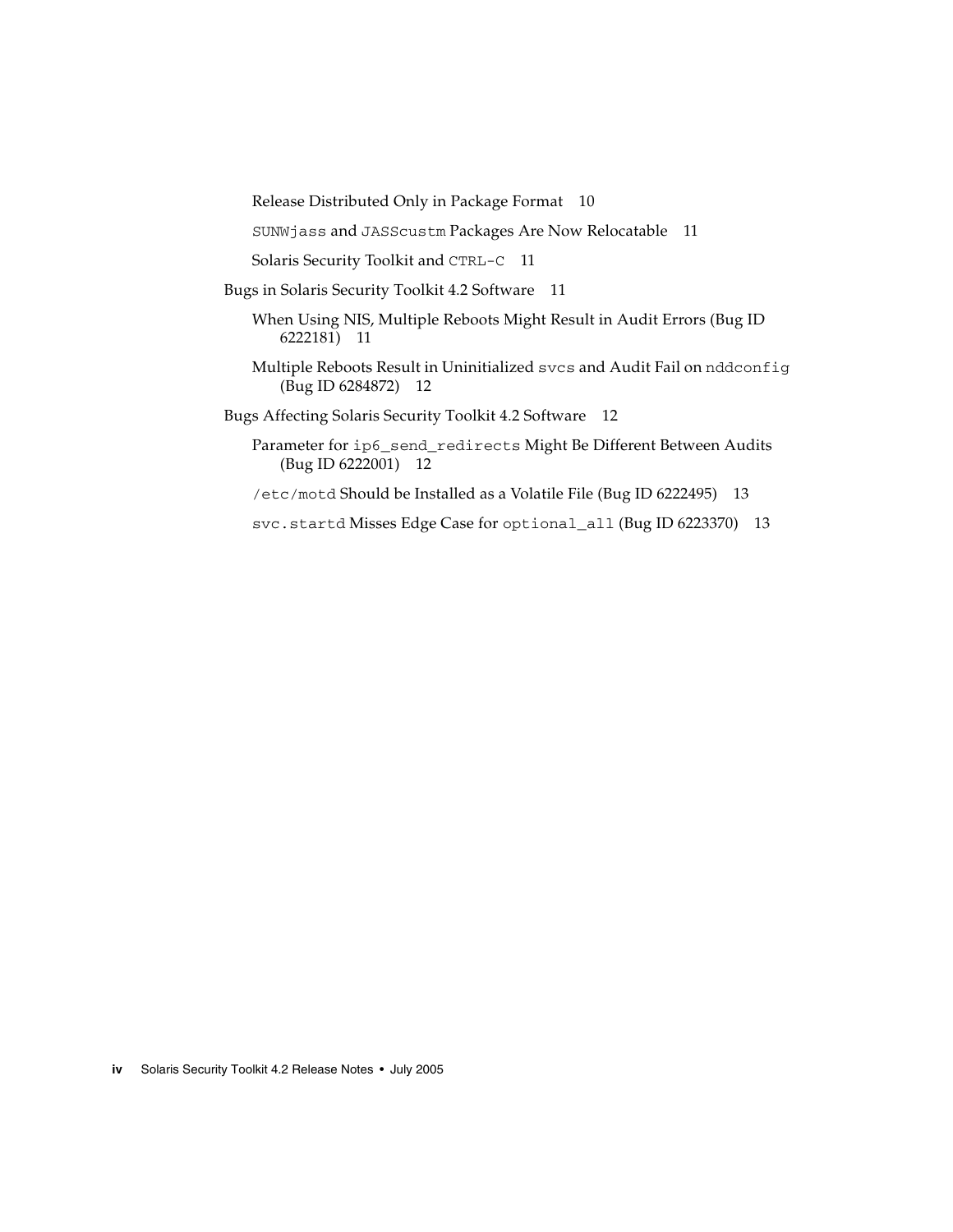## Tables

| TABLE 1 | Solaris Security Toolkit Scripts Not Used for Solaris 10 OS 5 |  |
|---------|---------------------------------------------------------------|--|
|         |                                                               |  |

[TABLE](#page-18-0) 2 Correlation Between SunOS and Solaris OS Versions 9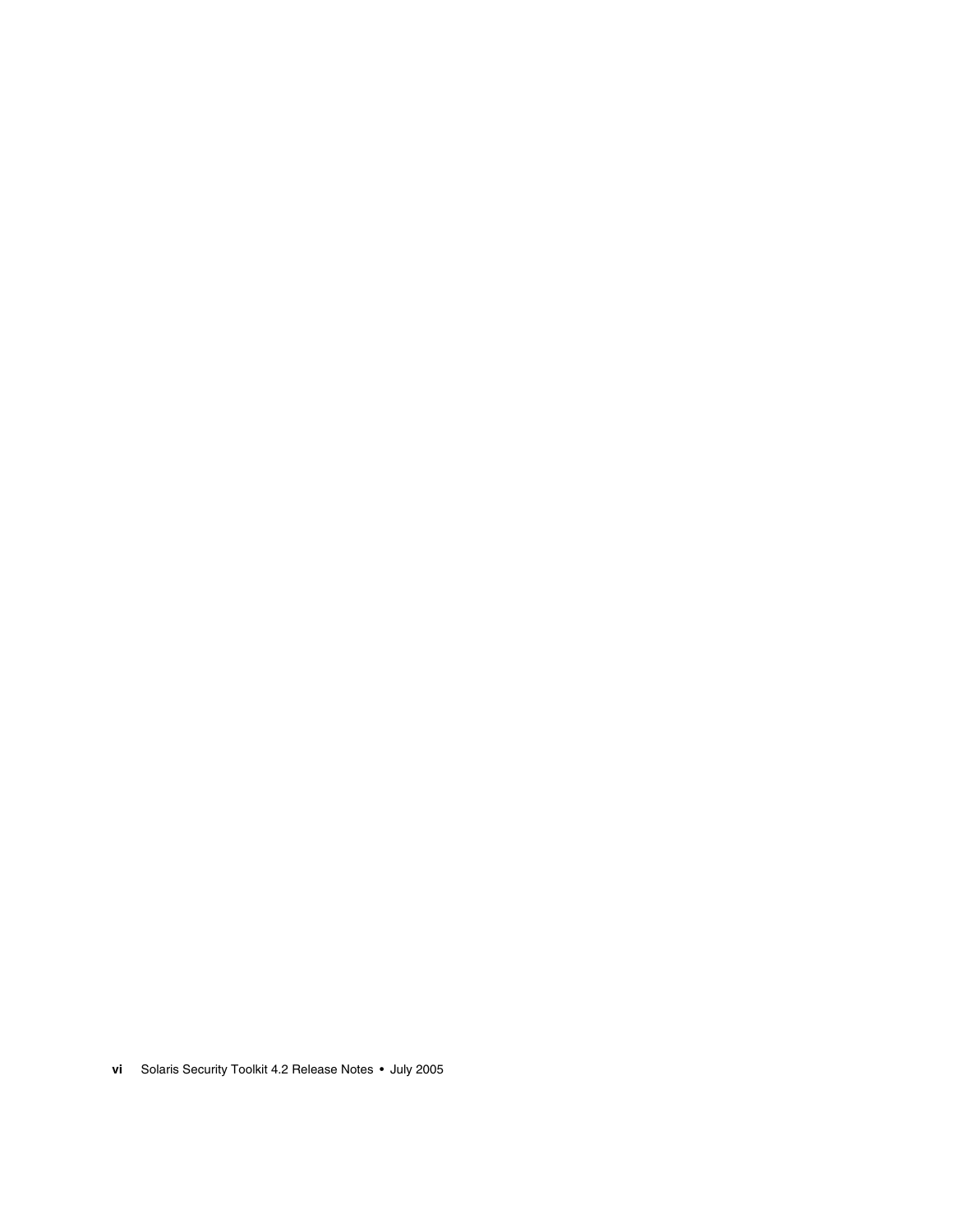### <span id="page-6-0"></span>Preface

This document contains release notes for the Solaris™ Security Toolkit 4.2 software.

### Before You Read This Book

This document is intended for the Solaris system administrator, who has a working knowledge of UNIX® systems, particularly those based on the Solaris Operating System (Solaris OS). If you do not have such knowledge, read the Solaris User and System Administrator documentation and consider UNIX system administration training.

# Using UNIX Commands

This document might not contain information on basic UNIX commands and procedures such as shutting down the system, booting the system, and configuring devices. Refer to the following for this information:

- Software documentation that you received with your system
- Solaris Operating System documentation, which is at

<http://docs.sun.com>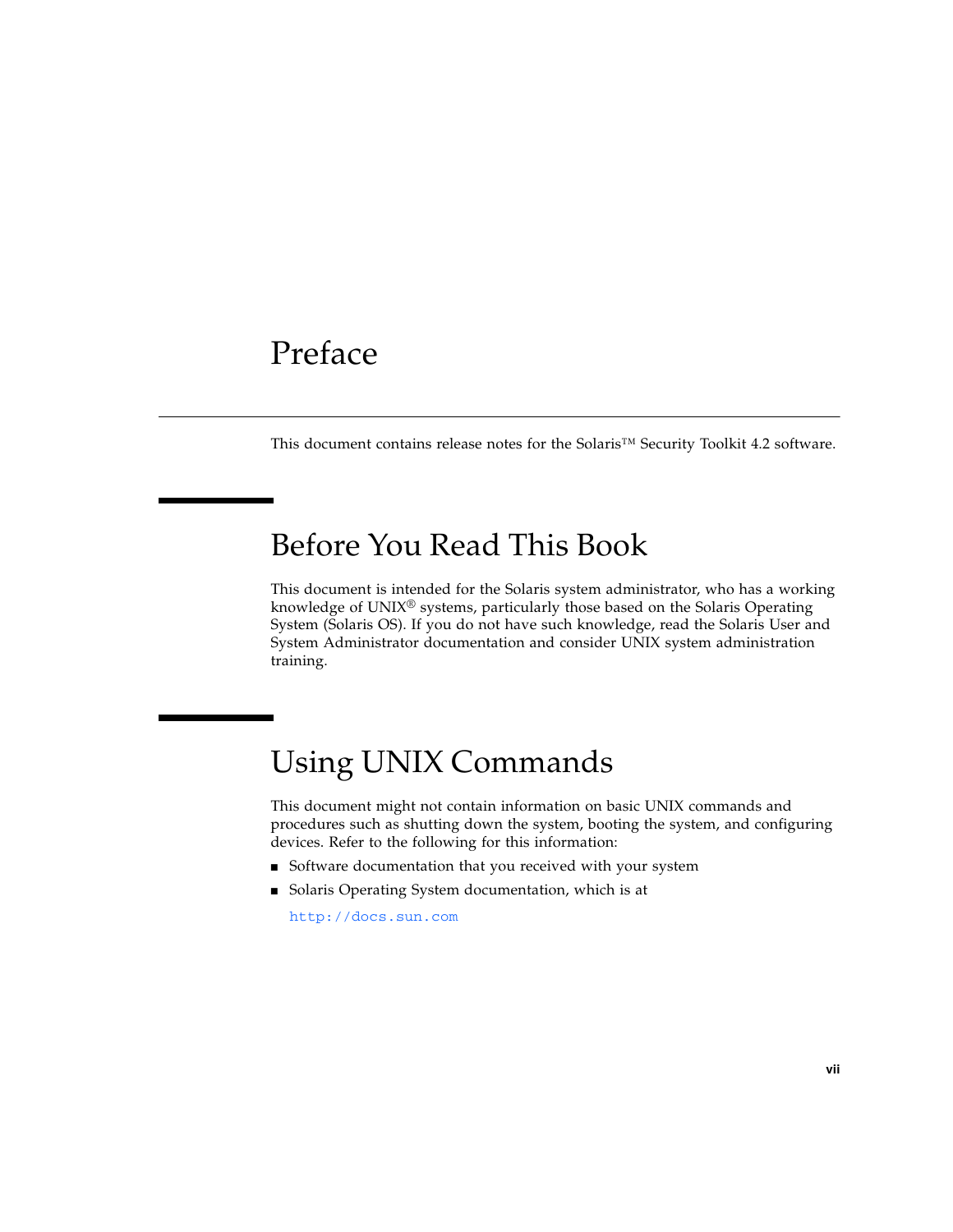# Shell Prompts

| Shell                                 | Prompt        |
|---------------------------------------|---------------|
| C shell                               | machine-name% |
| C shell superuser                     | machine-name# |
| Bourne shell and Korn shell           | Ŝ             |
| Bourne shell and Korn shell superuser | #             |

# Typographic Conventions

| Typeface* | <b>Meaning</b>                                                                                                              | <b>Examples</b>                                                                                                                                                  |
|-----------|-----------------------------------------------------------------------------------------------------------------------------|------------------------------------------------------------------------------------------------------------------------------------------------------------------|
| AaBbCc123 | The names of commands, files,<br>and directories; on-screen<br>computer output                                              | Edit your. login file.<br>Use $1s$ -a to list all files.<br>You have mail.<br>⋇                                                                                  |
| AaBbCc123 | What you type, when contrasted<br>with on-screen computer output                                                            | % su<br>Password:                                                                                                                                                |
| AaBbCc123 | Book titles, new words or terms,<br>words to be emphasized.<br>Replace command-line variables<br>with real names or values. | Read Chapter 6 in the User's Guide.<br>These are called <i>class</i> options.<br>You <i>must</i> be superuser to do this.<br>To delete a file, type rm filename. |

\* The settings on your browser might differ from these settings.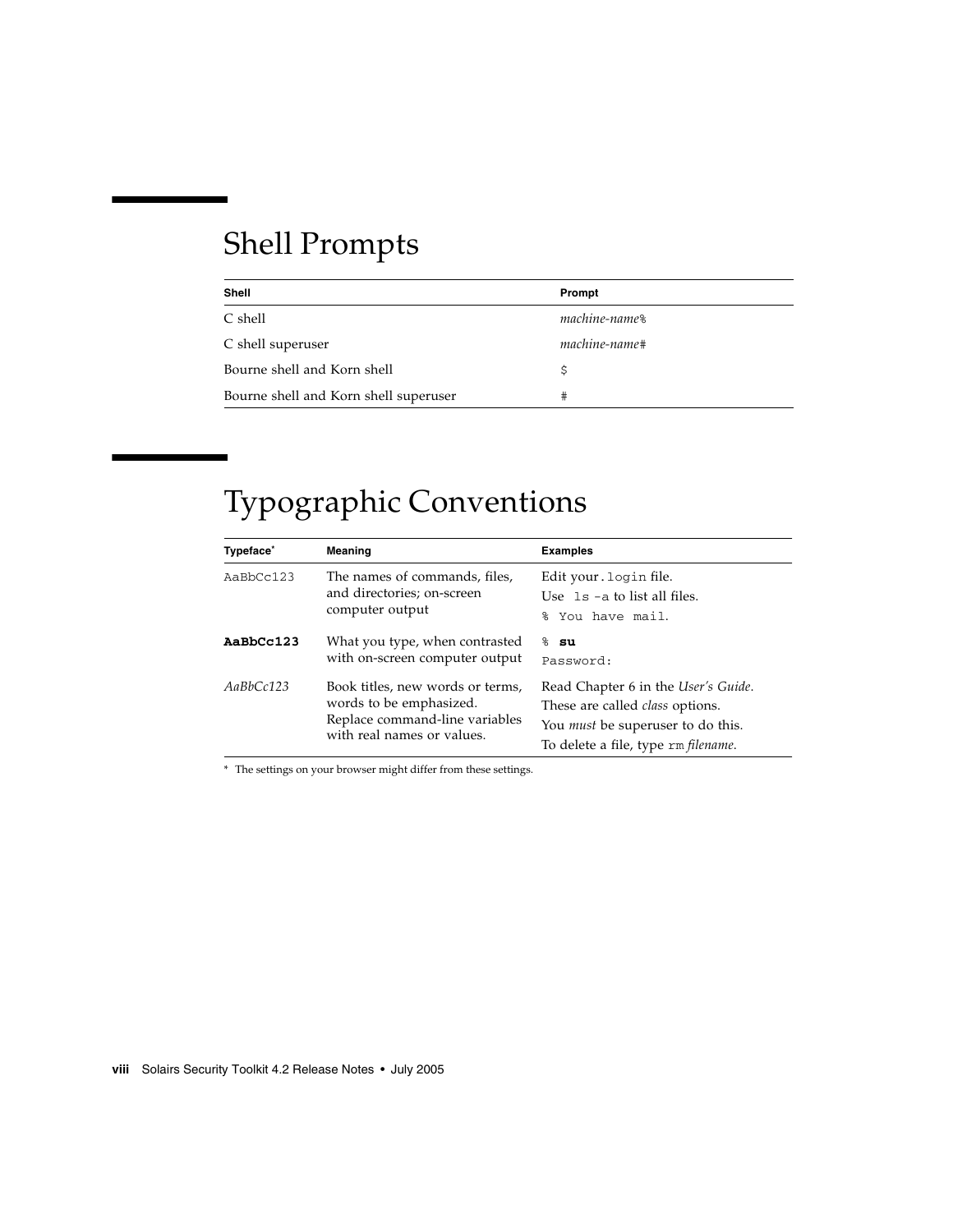## Related Documentation

The documents listed as online are available at:

[http://www.sun.com/products-n-solutions/hardware/docs/](http://www.sun.com/products-n-solutions/hardware/docs/Software/enterprise_computing/systems_management/sst/index.html) [Software/enterprise\\_computing/systems\\_management/sst/index.html](http://www.sun.com/products-n-solutions/hardware/docs/Software/enterprise_computing/systems_management/sst/index.html)

| Application    | Title                                             | <b>Part Number</b> | Format             | Location |
|----------------|---------------------------------------------------|--------------------|--------------------|----------|
| Reference      | Solaris Security Toolkit 4.2 Reference Manual     | 819-1503-10        | <b>PDF</b><br>HTML | Online   |
| Administration | Solaris Security Toolkit 4.2 Administration Guide | 819-1402-10        | <b>PDF</b><br>HTML | Online   |
| Man Pages      | Solaris Security Toolkit 4.2 Man Page Guide       | 819-1505-10        | <b>PDF</b>         | Online   |

# Documentation, Support, and Training

| <b>Sun Function</b> | URL                               | <b>Description</b>                                              |
|---------------------|-----------------------------------|-----------------------------------------------------------------|
| Documentation       | http://www.sun.com/documentation/ | Download PDF and HTML documents,<br>and order printed documents |
| Support             | http://www.sun.com/support/       | Obtain technical support and<br>download patches                |
| Training            | http://www.sun.com/training/      | Learn about Sun courses                                         |

# Third-Party Web Sites

Sun is not responsible for the availability of third-party web sites mentioned in this document. Sun does not endorse and is not responsible or liable for any content, advertising, products, or other materials that are available on or through such sites or resources. Sun will not be responsible or liable for any actual or alleged damage or loss caused by or in connection with the use of or reliance on any such content, goods, or services that are available on or through such sites or resources.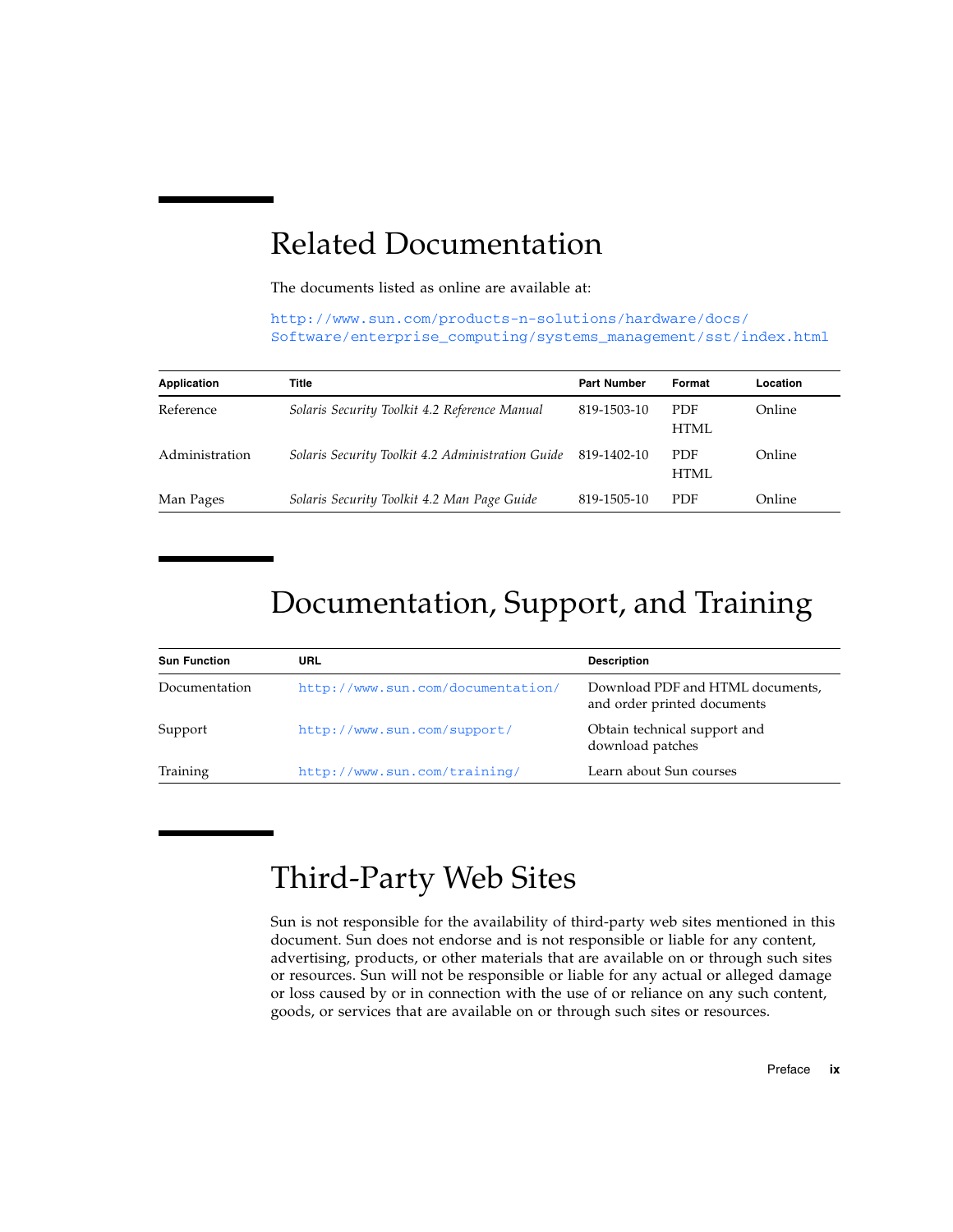# Sun Welcomes Your Comments

Sun is interested in improving its documentation and welcomes your comments and suggestions. You can submit your comments by going to:

<http://www.sun.com/hwdocs/feedback>

Please include the title and part number of your document with your feedback:

*Solairs Security Toolkit 4.2 Release Notes*, part number 819-1504-10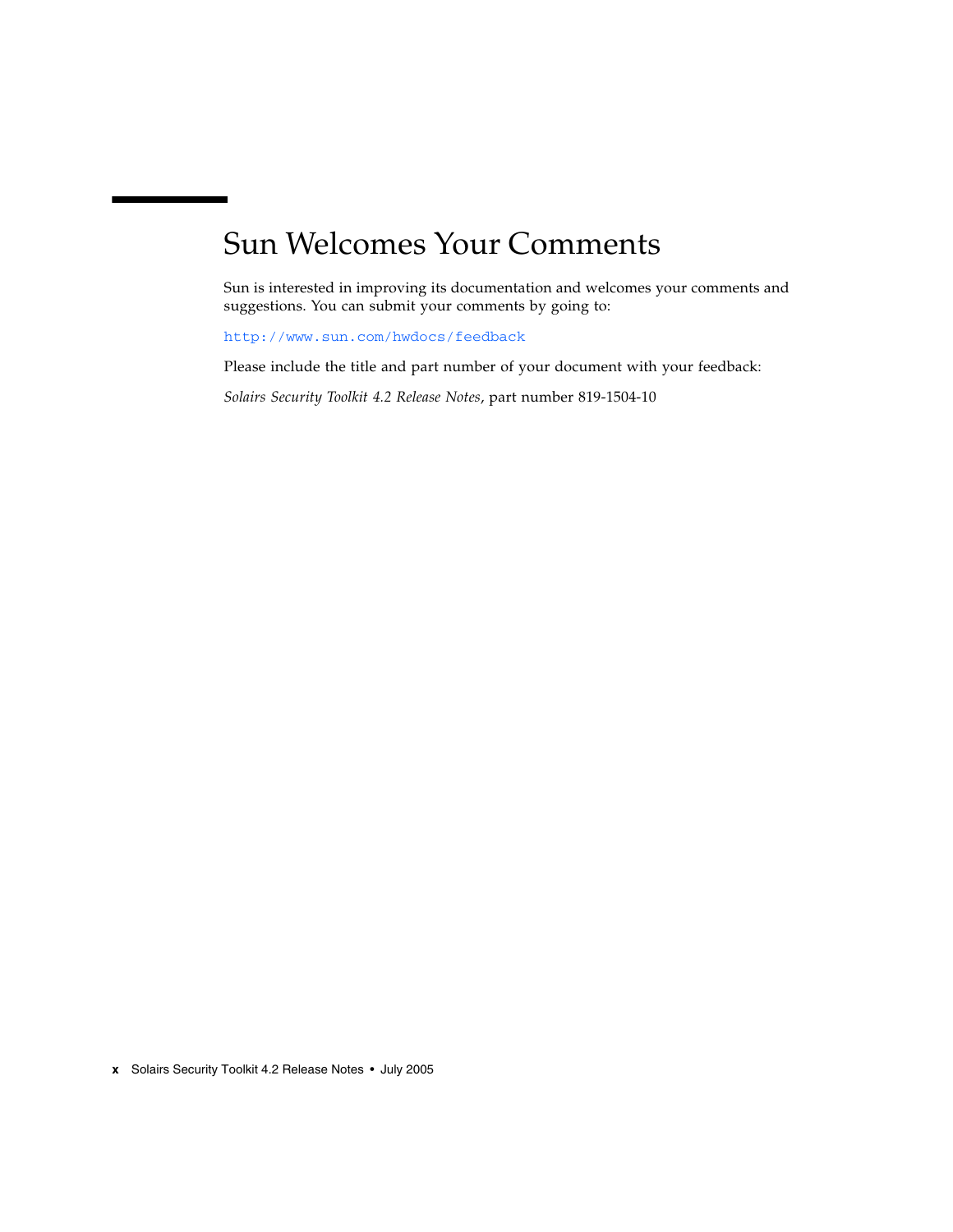# <span id="page-10-0"></span>Solaris Security Toolkit 4.2 Release **Notes**

This guide contains release notes for the 4.2 release of the Solaris™ Security Toolkit software, also known as JumpStart™ Architecture and Security Scripts (JASS), and contains the following topics:

- Changes for the Solaris Security Toolkit 4.2 Release
- Solaris 10 OS Support Details
- Supported Hardware Systems
- Supported Solaris OS Versions
- Supported SMS Versions
- Solaris Security Toolkit 4.2 Known Limitations
- General Notes and Issues
- Bugs in Solaris Security Toolkit 4.2 Software
- Bugs Affecting Solaris Security Toolkit 4.2 Software

## <span id="page-10-1"></span>Changes for the Solaris Security Toolkit 4.2 Release

This section of the release notes describes the major changes that have been made for the Solaris Security Toolkit 4.2 software release. For more information and details about those changes, refer to the *Solaris Security Toolkit 4.2 Reference Manual*.

**Note –** The CHANGES file that was supplied with the Documentation directory in previous releases of the Solaris Security Toolkit software is no longer supplied. Instead the changes are recorded in this document.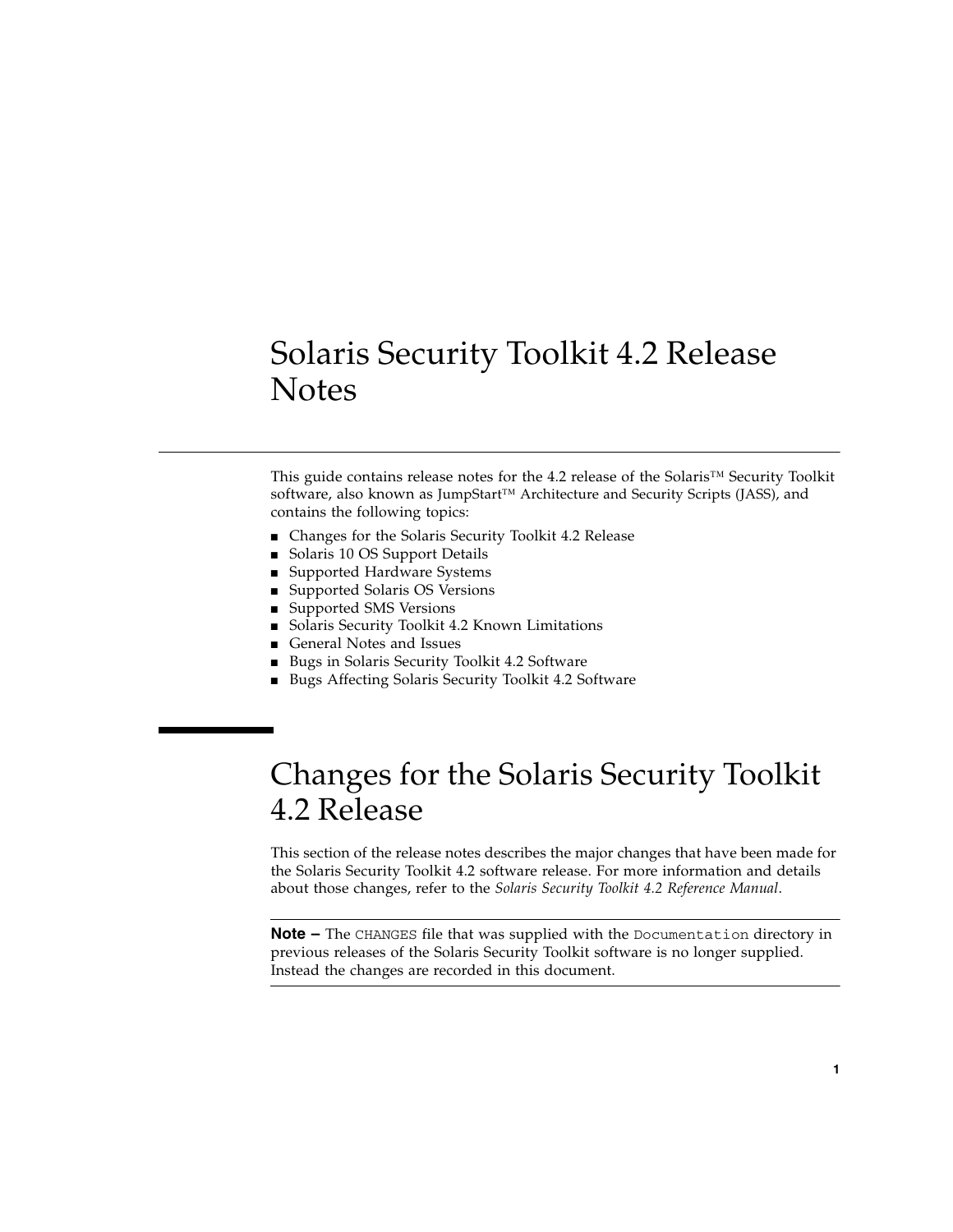### <span id="page-11-0"></span>Solaris 10 OS Support Changes

This Solaris Security Toolkit 4.2 software release provides support for the Solaris 10 Operating System (OS).

Using the Solaris Security Toolkit 4.2 software, you can harden and audit the security of systems in a similar manner as earlier versions. You can also use this release of software either in JumpStart or standalone mode, as in earlier versions.

Following are the major changes made for this release to support the Solaris 10 OS. See Solaris 10 OS Support Details for more information.

- SMF-Ready Services provides the capability for many Solaris Security Toolkit scripts to use the Service Management Facility (SMF) services interface, the Fault Management Resource Identifiers (FMRIs), and the start and stop scripts.
- Legacy Services provides the capability for SMF to recognize as legacy services some of the Solaris Security Toolkit scripts that are not SMF-ready.
- Zones provides the capability to harden and audit zones in the Solaris 10 OS.
- TCP Wrappers provides Transmission Control Protocol (TCP) Wrappers configurations for Solaris Security Toolkit drivers.
- $\blacksquare$  MD5 provides support of the Solaris 10 OS message digest 5 (md5) algorithm functionality through the digest -a md5 command, which renders the SUNBEmd5 package unnecessary on Solaris 10 OS systems.
- Manage Routing provides new scripts to manage routing in the Solaris 10 OS.
- New Home Root Directory provides a new home root directory of /root instead of the standard / for the root directory.
- IP Filter provides an integrated firewall capability through integration of the freeware Internet Protocol (IP) Filter.
- BART provides support for the Basic Audit Reporting Tool (BART), which enables you to determine file-level changes that have occurred on your systems, among other functions.
- Flexible Crypt provides support for using several new tunables in the Solaris 10 OS, which control the algorithms used for password encryption.
- Account Locking provides support for the Solaris 10 OS ability to lock an account after a pre-defined set of failed login attempts.
- Parameterized Password Checking provides support for the Solaris 10 OS strict password checking.
- Password History provides support for password safety checks that have been added to the Solaris 10 OS.
- RPC BIND provides support for disabling or enabling the Remote Procedure Call from the Berkeley Internet Name Domain (rpcbind).
- Perl provides support for creating Solaris Security Toolkit scripts in the Practical Extraction and Report Language (Perl) for use with the Solaris 10 OS.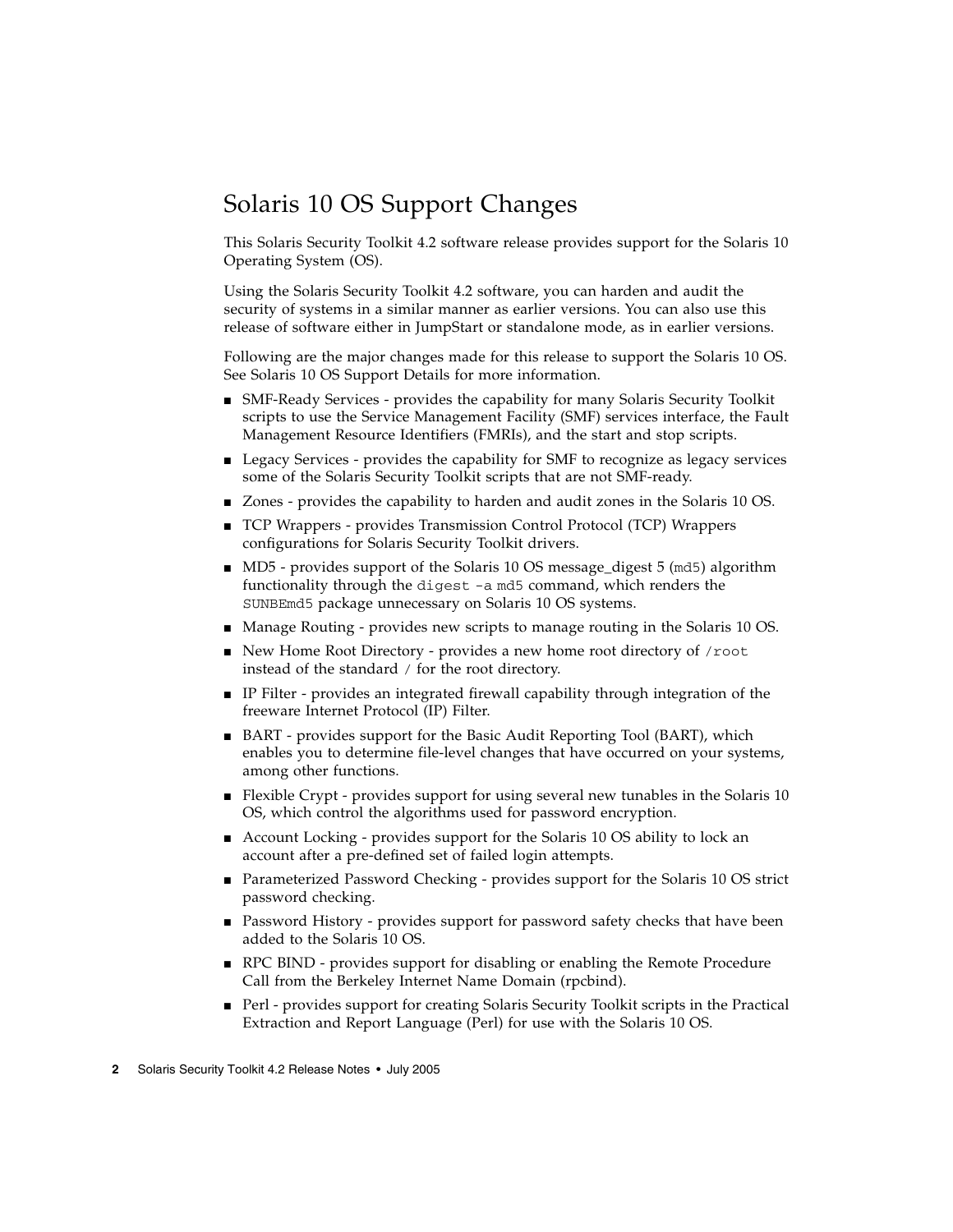- XFS provides support for disabling or enabling the X Font Server. XFS clients connect to the server to request a font set, and the server reads the font files from the disk and serves them to the clients. The X Font Server daemon is managed by the SMF.
- GNOME provides support for disabling or enabling support for GNU Network Object Model Environment (GNOME) as well as the Common Development Environment (CDE).

### <span id="page-12-0"></span>Generic Changes

In addition to the changes made for this release to support the Solaris 10 OS, the following generic changes have also been made for this release:

- Relocatable Package provides a relocatable Solaris Security Toolkit 4.2 package, so that it can be installed to whatever directory you want by using the correct options to the pkgadd command.
- Removing Backup Files provides the capability to remove Solaris Security Toolkit backup files
- Combining Driver Functionality incorporates the functionality of the desktop-{secure|config|hardening}.driver, sunfire\_15k\_domain- {secure|config|hardening}.driver, and jumpstart- {secure|config|hardening}.driver into server- {secure|config|hardening}.driver
- Intelligent Defaults provides support for intelligent defaults; that is, allows the user to press Return to specify a default where feasible.
- Verbosity supports reduced verbosity output for jass-execute and jasscheck-sum commands.
- IIim provides support for disabling and enabling the Internet-Intranet Input Method (IIim), which handles Asian input for Solaris OS software.
- Consistent Return Values and Help Output provides consistent return values and help output for all Solaris Security Toolkit commands.
- Apache 2 provides support for apache2.

# <span id="page-12-1"></span>Solaris 10 OS Support Details

The following section contains some further details of Solaris 10 OS support changes in this release.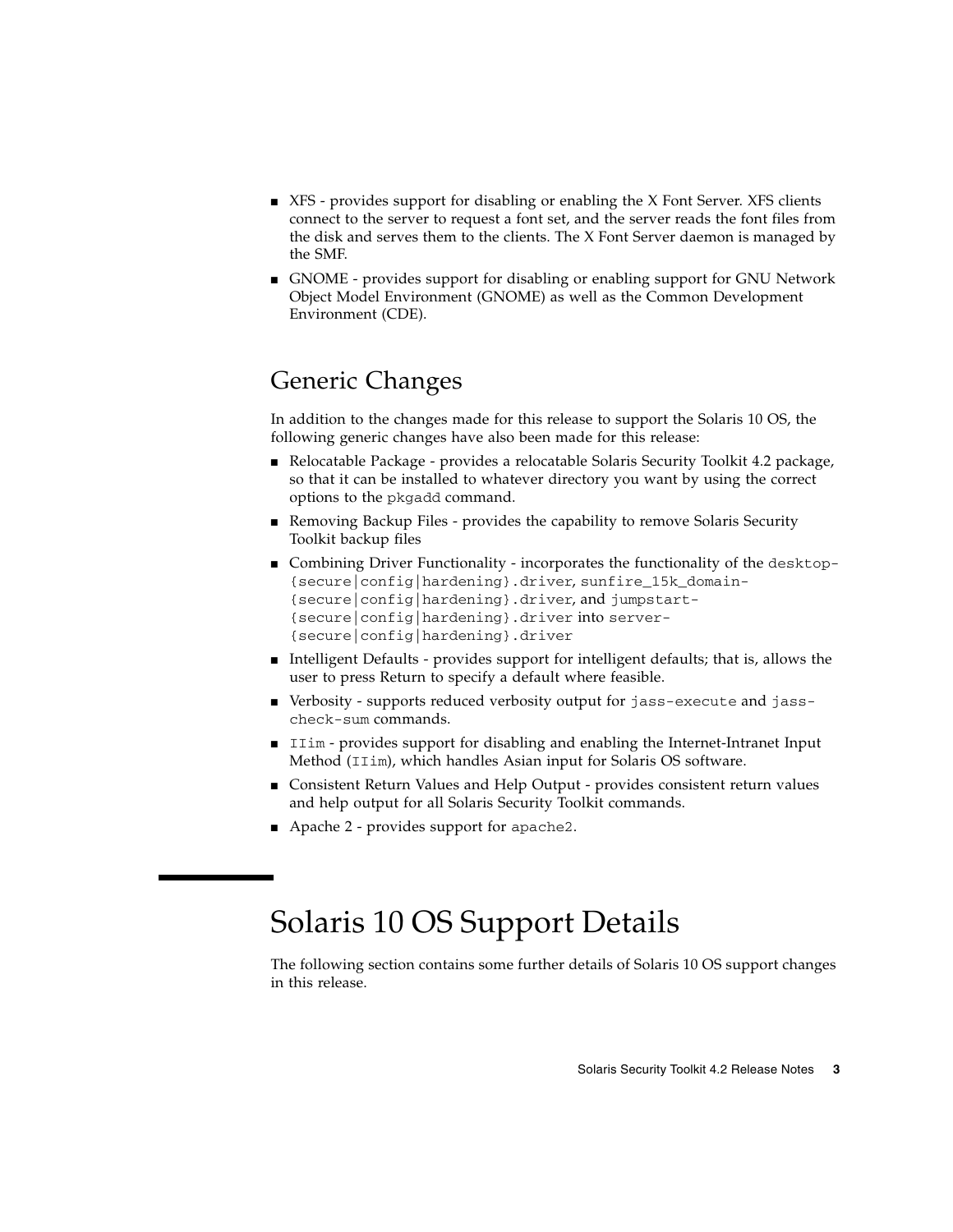### <span id="page-13-0"></span>New Framework Functions for Solaris Security Toolkit 4.2 Release

The following functions are new in this release and can be used only on systems running the Solaris 10 OS. Functions are explained in Chapter 2 of the *Solaris Security Toolkit 4.2 Reference Manual*.

These common log functions were added to Solaris Security Toolkit 4.2 software:

- logNotGlobalZone
- logScore
- logScriptFailure
- logServiceDisabled and logServiceEnabled
- logServiceInstalled and logServiceNotInstalled
- logServiceOptionDisabled and logServiceOptionEnabled
- logServiceProcessList
- logServicePropDisabled and logServicePropEnabled
- logServiceRunning and logServiceNotRunning
- logUserLocked and logUserNotlocked
- logUndoBackupWarning

These common miscellaneous functions were added to Solaris Security 4.2 software:

- get\_driver\_report
- get\_lists\_conjunction
- get\_lists\_disjunction

These public driver functions were created to support SMF in the Solaris Security Toolkit 4.2 framework:

- add\_option\_to\_ftpd\_property
- change\_group
- change mode
- change\_owner
- check serviceDisabled
- check serviceEnabled
- check serviceInstalled
- check serviceNotInstalled
- check\_serviceNotRunning
- check serviceOptionEnabled
- check\_servicePropDisabled
- check serviceRunning
- check\_serviceOptionDisabled
- check\_userLocked
- check userNotLocked
- convert\_inetd\_service\_to\_fmri
- disable\_service
- enable service
- is\_service\_enabled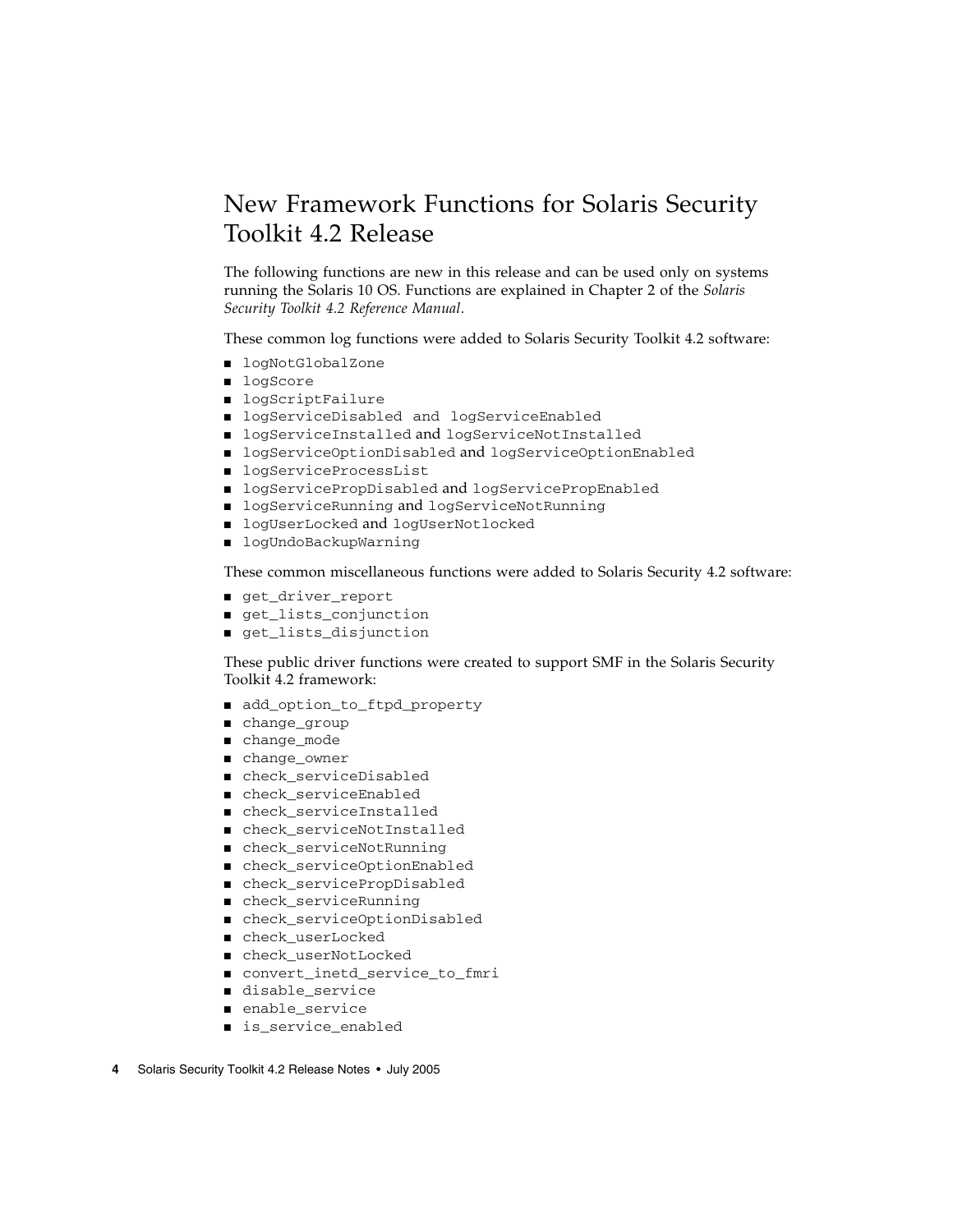- is\_service\_installed
- is\_service\_running
- is\_user-account\_extant
- is\_user\_account\_locked
- is\_user\_account\_login\_not\_set
- lock\_user\_account
- make link
- set\_service\_property\_value
- set\_stored\_keyword\_val
- unlock user account
- update\_inetcon\_in\_upgrade

#### <span id="page-14-0"></span>New Scripts for Solaris Security Toolkit 4.2 Release

Following are the new finish and audit scripts for the Solaris Security Toolkit 4.2 release. The functions of finish (.fin) scripts are explained in Chapter 5 of the *Solaris Security Toolkit 4.2 Reference Manual*, and the functions of audit (.aud) scripts are explained in Chapter 6 of the *Solaris Security Toolkit 4.2 Reference Manual*.

- disable-apache2.{fin|aud}
- disable-appserv.{fin|aud}
- disable-IIim.{fin|aud}
- disable-routing.{fin|aud}
- enable-account-lockout.{fin|aud}
- enable-bart.{fin|aud}
- enable-ipfilter.{fin|aud}
- enable-password-history.{fin|aud}
- set-root-home-dir.{fin|aud}
- set-strict-password-checks. {fin|aud}

### <span id="page-14-1"></span>Scripts Not Used for Solaris 10 OS

 [l](#page-14-2)ists the Solaris Security Toolkit scripts that are not used when you are hardening the Solaris 10 OS.

| <b>Script Name</b> | <b>Applicable Operating System</b> |
|--------------------|------------------------------------|
| disable-ab2        | Solaris 2.5.1 through 8            |
| disable-aspp       | Solaris 2.5.1 through 8            |
| disable-picld      | Solaris 8 and 9                    |

<span id="page-14-2"></span>**TABLE 1** Solaris Security Toolkit Scripts Not Used for Solaris 10 OS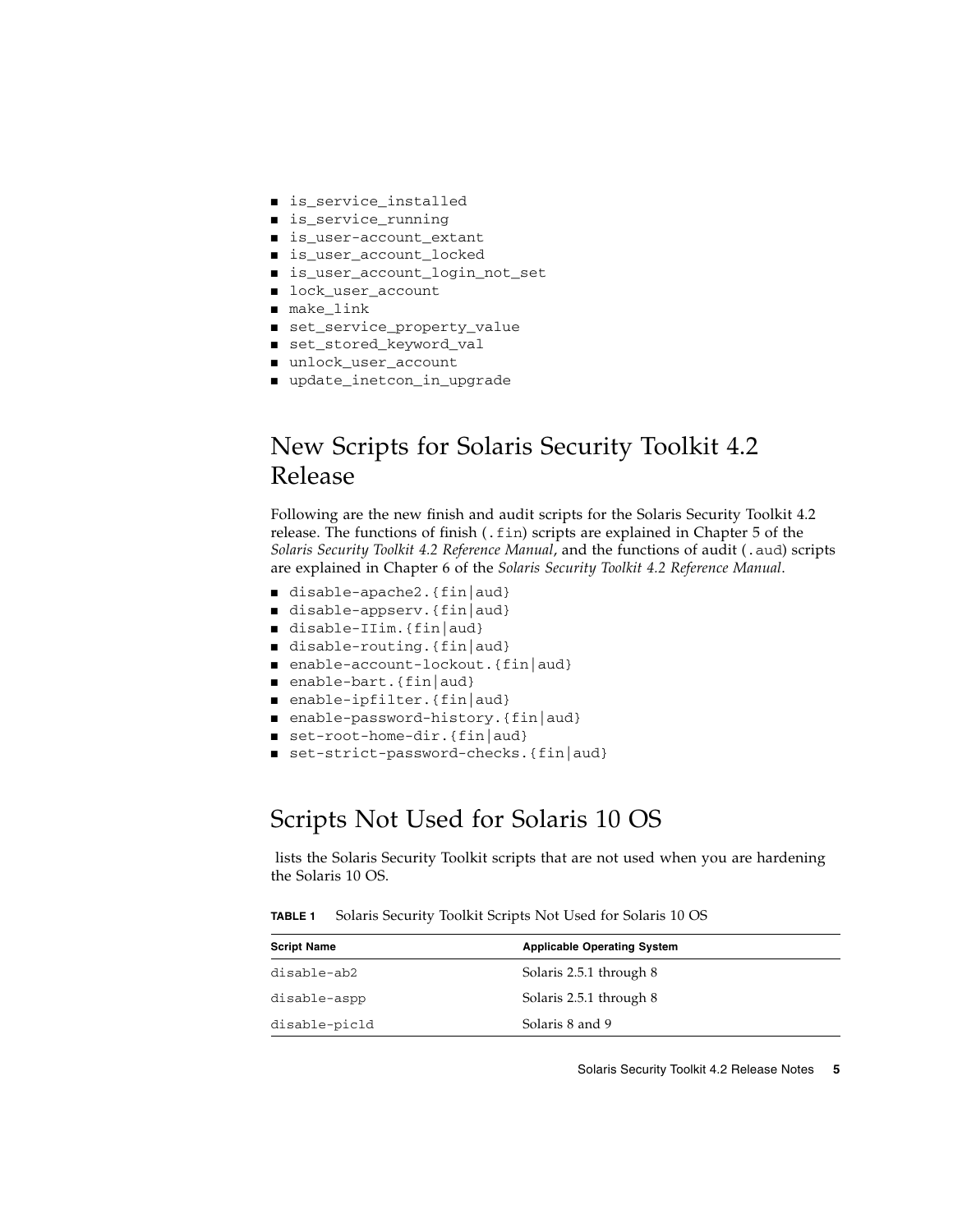| <b>Script Name</b>         | <b>Applicable Operating System</b> |
|----------------------------|------------------------------------|
| install-fix-modes          | Solaris 2.5.1 through 9            |
| install-newaliases         | Solaris 2.5.1 through 8            |
| install-openssh            | Solaris 2.5.1 through 8            |
| install-sadmind-options    | Solaris 2.5.1 through 9            |
| install-strong-permissions | Solaris 2.5.1 through 9            |
| remove-unneeded-accounts   | Solaris 2.5.1 through 9            |

**TABLE 1** Solaris Security Toolkit Scripts Not Used for Solaris 10 OS *(Continued)*

#### <span id="page-15-0"></span>New Environment Variables for Solaris Security Toolkit 4.2 Release

This section lists the framework and script behavior environment variables that are new in this release and can be used only on systems running the Solaris 10 OS. The functions of environment variables are explained in Chapter 7 of the *Solaris Security Toolkit 4.2 Reference Manual*.

#### <span id="page-15-1"></span>New Framework Variables

- JASS\_DISPLAY\_HOST\_LENGTH
- JASS\_DISPLAY\_SCRIPT\_LENGTH
- JASS\_DISPLAY\_TIME\_LENGTH
- JASS FILE COPY\_KEYWORD
- JASS\_ROOT\_HOME\_DIR
- JASS RUN CLEAN LOG
- JASS\_RUN\_VALUES
- JASS\_SAVED\_BACKUP
- JASS SCRIPT
- JASS\_SCRIPT\_FAIL\_LOG
- JASS\_SCRIPT\_NOTE\_LOG
- JASS SCRIPT\_WARN\_LOG
- JASS\_UNDO\_TYPE

#### <span id="page-15-2"></span>New Script Behavior Variables

- JASS\_CRYPT\_ALGORITHMS\_ALLOW
- JASS\_CRYPT\_ALGORITHMS\_DEFAULT
- JASS CRYPT DEFAULT
- JASS\_CRYPT\_FORCE\_EXPIRE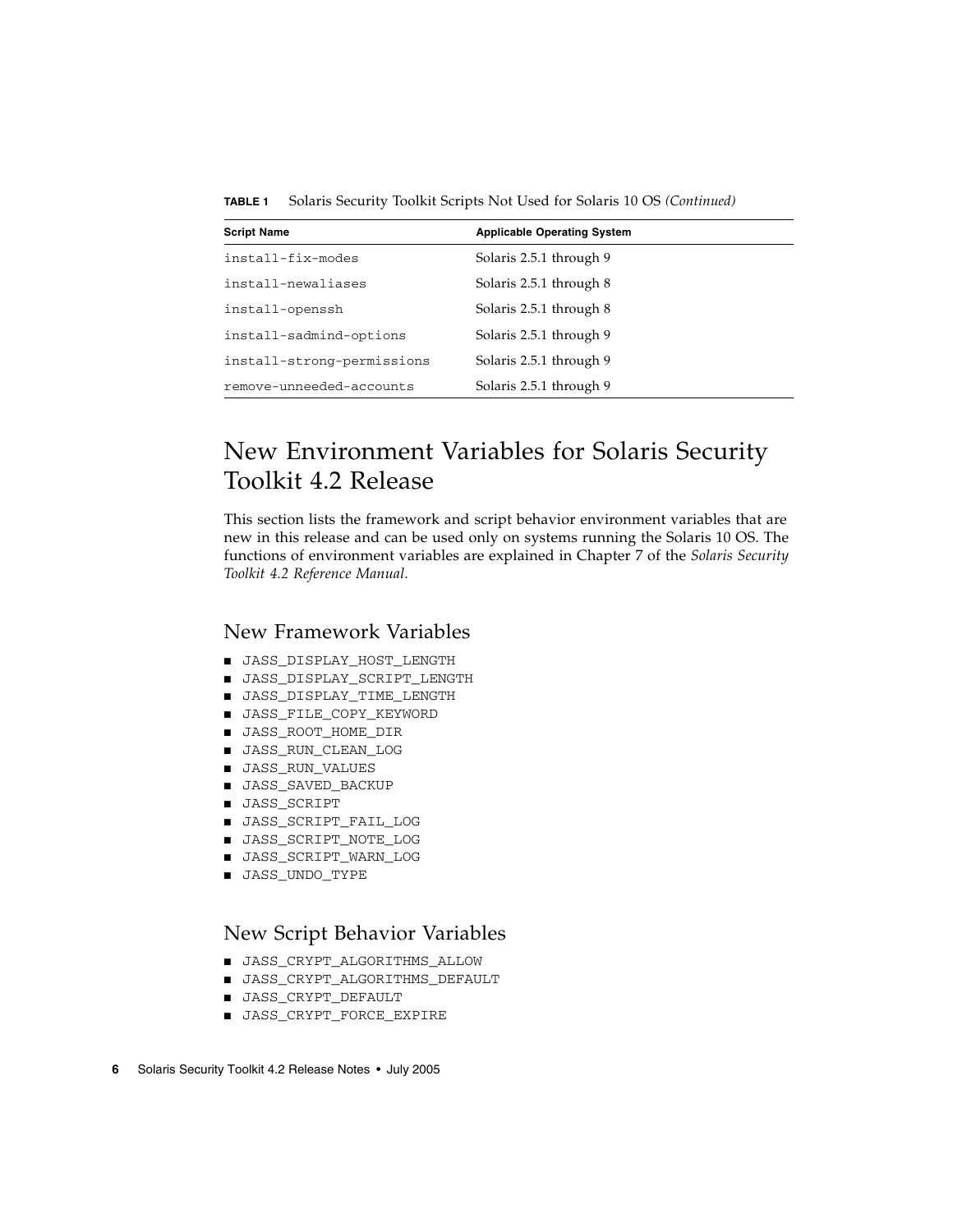- JASS\_PASS\_DICTIONLIST
- JASS\_PASS\_DICTIONDBDIR
- JASS\_PASS\_HISTORY
- JASS\_PASS\_MAX\_REPEATS
- JASS\_PASS\_MIN\_ALPHA
- JASS\_PASS\_MINDIFF
- JASS\_PASS\_MINDIGIT
- JASS PASS MINLOWER
- JASS\_PASS\_MINNONALPHA
- JASS PASS MINSPECIAL
- JASS PASS MINUPPER
- JASS\_PASS\_NAMECHECK
- JASS\_PASS\_WHITESPACE
- JASS\_ZONE\_NAME

#### <span id="page-16-0"></span>Environment Variables Not Used for Solaris 10 OS

The following environment variables are *not* used for the Solaris 10 OS:

- JASS\_ISA\_CAPABILITY (*removed from Solaris Security Toolkit 4.2 software*)
- JASS DISABLE MODE

### <span id="page-16-1"></span>Functions Removed from Solaris Security Toolkit 4.2 Release

The files and scripts relating to the following functions have been removed from the Solaris Security Toolkit 4.2 software as they are no longer needed:

- Installing the misc/klmmod kernel module on domains for Sun Fire high-end systems
- Installing the Sun ONE Web Server
- sunfire\_mf\_msp-{secure|config|hardening}.driver
- 32-bit functionality
- Sun Enterprise<sup>™</sup> 1000 (Starfire<sup>™</sup>), as the product is now at end of life.

#### <span id="page-16-2"></span>rpcbind Automatically Disabled

The secure.driver and the sunfire-15k\_sc-secure.driver in the Solaris Security Toolkit 4.2 software disabled rpcbind as previous versions of the toolkit have done. However, in the Solaris 10 OS, there are services which depend on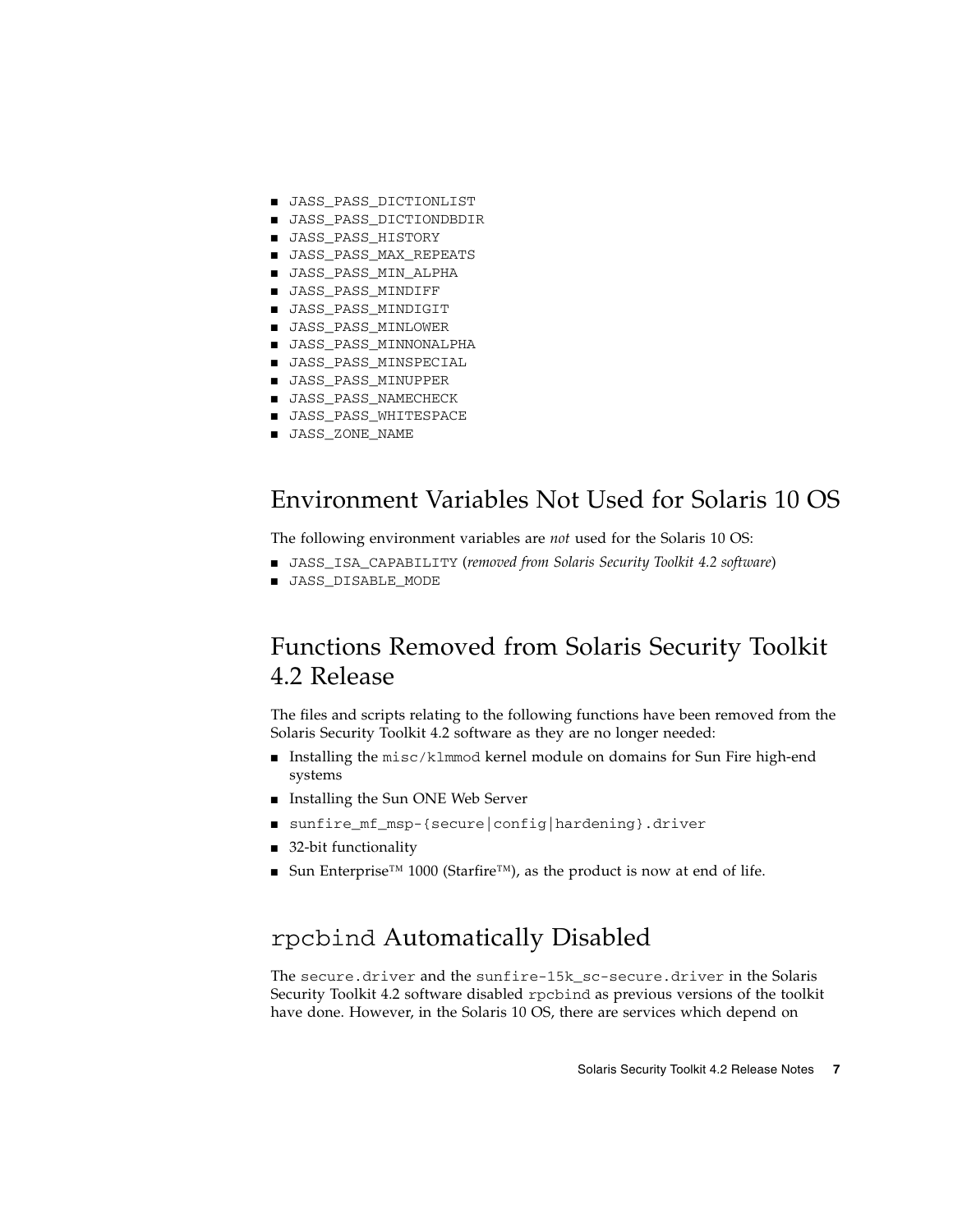rpcbind such as Network Information Services (NIS), the Network File System (NFS), and window managers, such as the Common Desktop Environment (CDE), and the GNU Network Object Model Environment (GNOME). By default, the configuration of the secure.driver and the sunfire-15k\_sc-secure.driver disabled these services, so you must enable rpcbind to use them.

**Note –** The server-secure.driver and the suncluster3x-secure.driver do *not* disable rpcbind.

#### <span id="page-17-0"></span>▼ To Enable rpcbind

- **1. Unharden the system.**
- **2. Copy and rename the** secure.driver **and** hardening.driver **to** *newsecure.driver* **and** *new-hardening.driver***, where** *new-secure.driver* **is the name you choose for your new customized** secure.driver**, and** *new-hardening.driver* **is the name you choose for your new customized** hardening.driver**.**
- **3. Edit** *new-secure.driver* **to replace the reference to** hardening.driver **with** *newhardening.driver***.**
- **4. Comment out the** disable-rpc.fin **script from** *new-hardening.driver***.**
- **5. Re-run hardening with your customized copy drivers by running the Solaris Security Toolkit with** *new-secure.driver***.**
- **6. Reboot the system.**



**Caution –** After enabling the rpcbind service, additional services may be started automatically and their corresponding ports opened. The Solaris Security Toolkit audit flags these additional services as failures.

# Supported Hardware Systems

Solaris Security Toolkit 4.2 software supports SPARC®, 64-bit *only*, and x86 systems.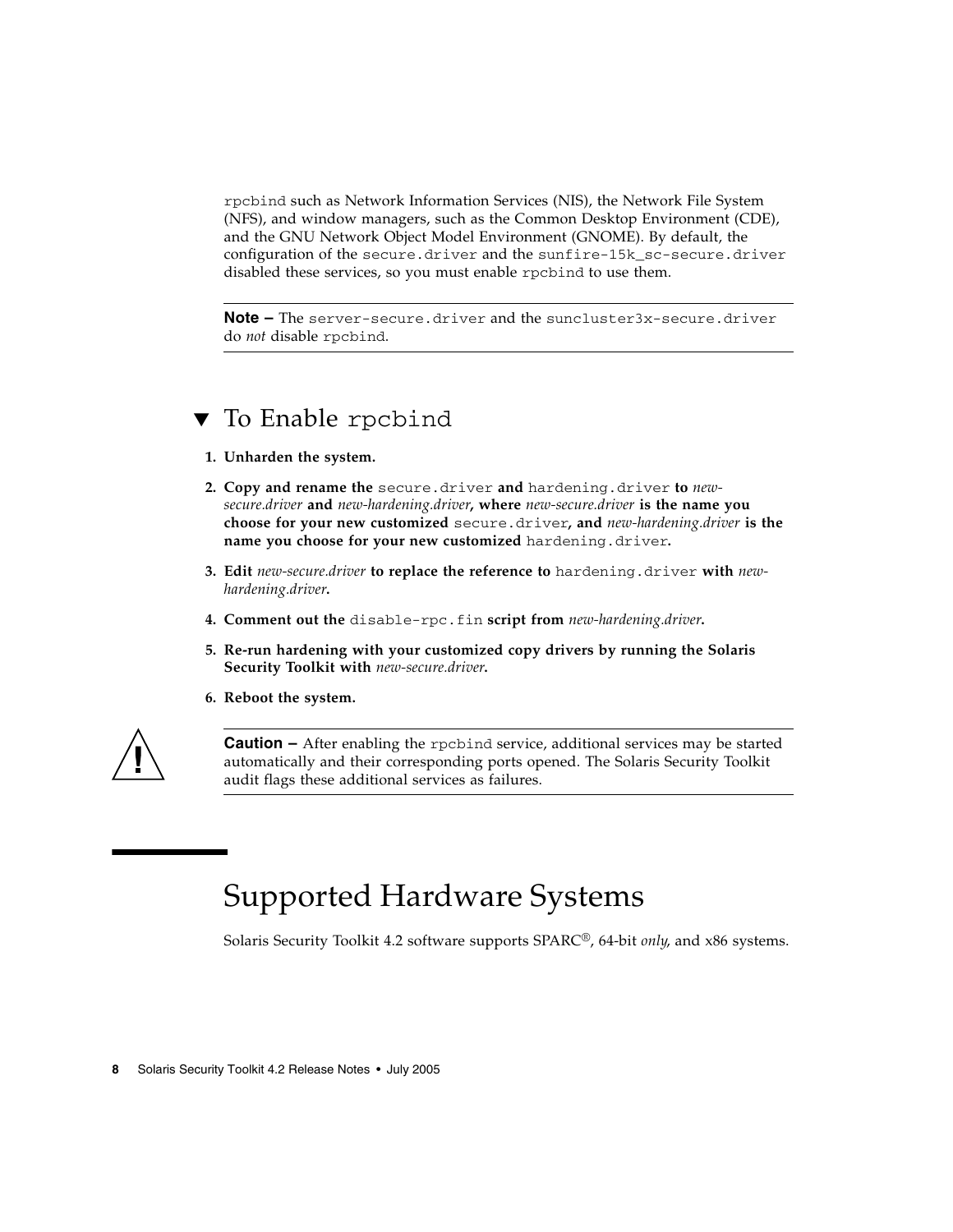## Supported Solaris OS Versions

Sun support for Solaris Security Toolkit software is available only for its use in the Solaris 8, Solaris 9, and Solaris 10 Operating Systems.

**Note –** For Solaris Security Toolkit 4.2 software, the Solaris 10 OS can be used *only* on Sun Fire high-end systems domains, *not* on the system controller (SC).

While the software can be used in the Solaris 2.5.1, Solaris 2.6, and Solaris 7 Operating Systems, Sun support is not available for its use in those operating systems.

The Solaris Security Toolkit software automatically detects which version of the Solaris Operating System software is installed, then runs tasks appropriate for that operating system version.

You will note in examples provided throughout this document that when a script checks for a version of the OS, it checks for 5.*x*, the SunOS™ versions, instead of 2.*x*, 7, 8, 9, or 10, the Solaris OS versions. shows the correlation between SunOS and Solaris OS versions.

<span id="page-18-0"></span>

| <b>SunOS Version</b> | <b>Solaris OS Version</b> |
|----------------------|---------------------------|
| 5.5.1                | 2.5.1                     |
| 5.6                  | 2.6                       |
| 5.7                  | 7                         |
| 5.8                  | 8                         |
| 5.9                  | 9                         |
| 5.10                 | 10                        |

**TABLE 2** Correlation Between SunOS and Solaris OS Versions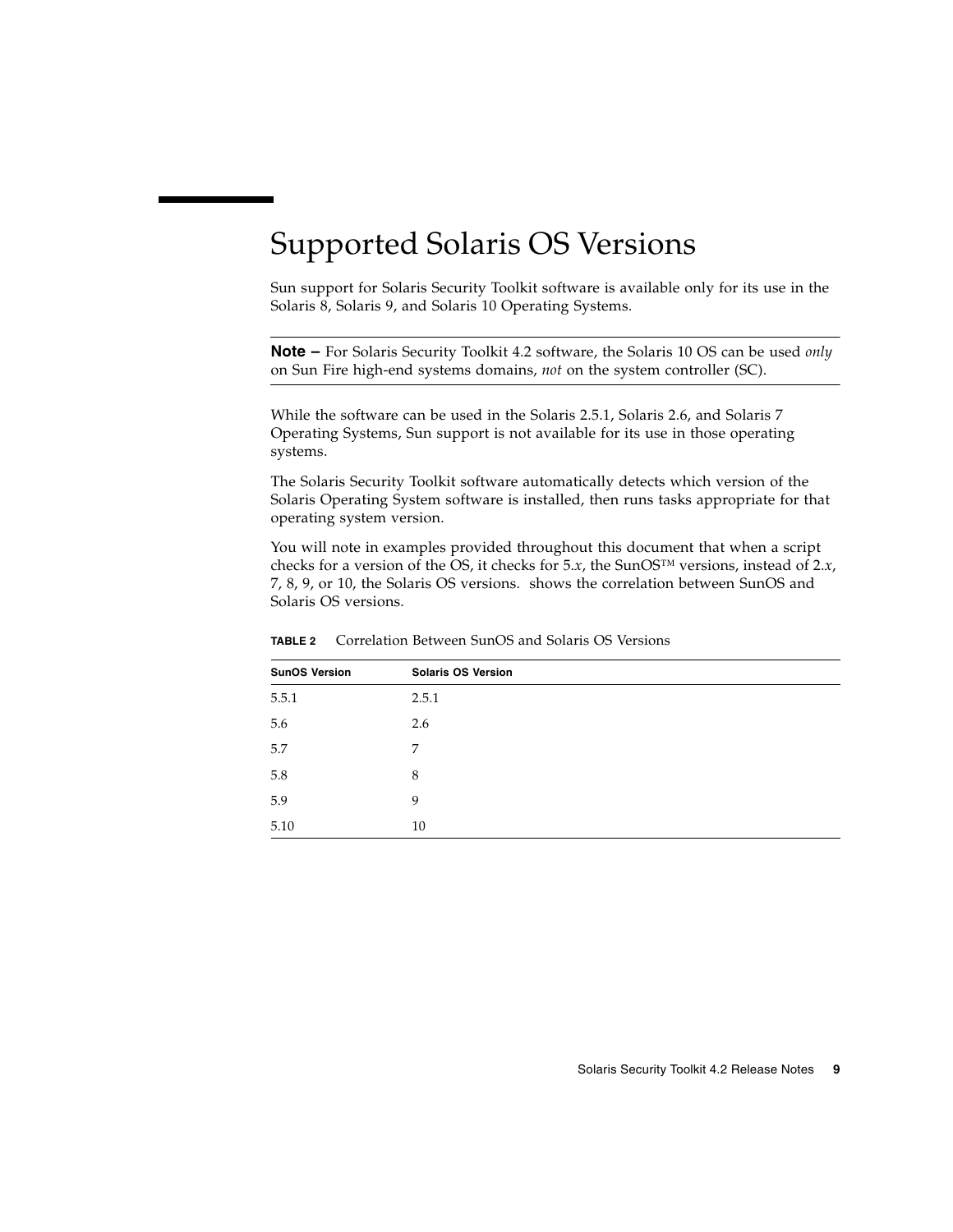# <span id="page-19-0"></span>Supported SMS Versions

If you are using System Management Services (SMS) to run the system controller (SC) on your Sun Fire high-end systems, then Solaris Security Toolkit 4.2 software is supported on all Solaris 8 and 9 OS versions when used with SMS versions 1.4, 1.4.1, and 1.5. No version of SMS is supported on Solaris 10 OS with Solaris Security Toolkit 4.2 software.

**Note –** For Solaris Security Toolkit 4.2 software, the Solaris 10 OS can be used *only* on domains, *not* on the system controller (SC).

# <span id="page-19-1"></span>Solaris Security Toolkit Known Limitations

This section contains known limitations for the Solaris Security Toolkit 4.2 software:

■ While the Solaris Security Toolkit 4.2 software maintains its functionality for disabling system accounts (see the finish script disable-systemaccounts.fin), it no longer modifies the system to record login attempts to those disabled accounts.

### <span id="page-19-2"></span>General Notes and Issues

This section contains general notes and issues that involve the Solaris Security Toolkit 4.2 software.

### <span id="page-19-3"></span>Release Distributed Only in Package Format

The Solaris Security Toolkit 4.2 release is distributed *only* in package format.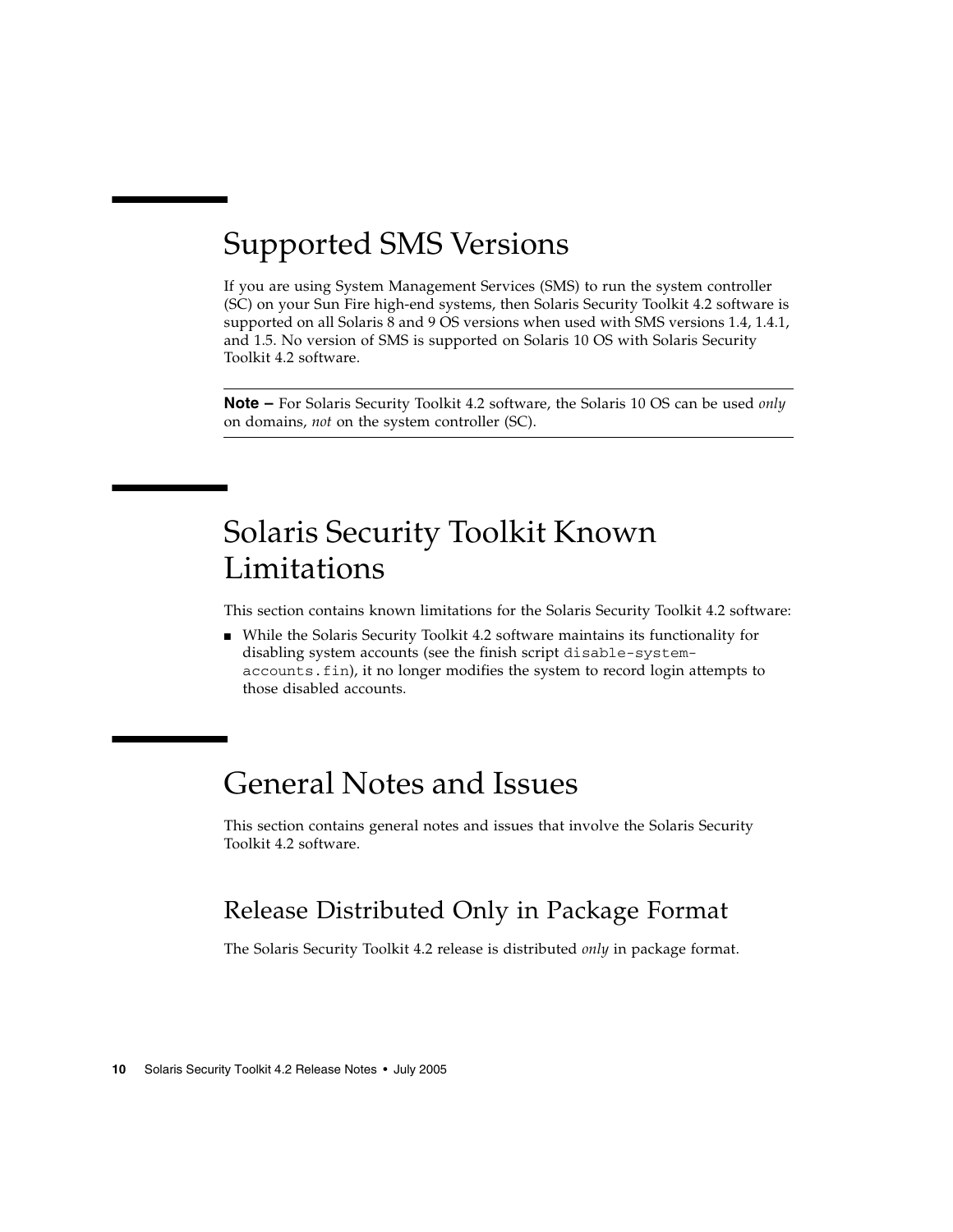### <span id="page-20-0"></span>SUNWjass and JASScustm Packages Are Now Relocatable

As of this Solaris Security Toolkit 4.2 release, the SUNWjass and JASScustm packages are relocatable, making them consistent with Sun's packaging standards. You can relocate these packages using the  $pkgadd(1M)$  -R command.

### <span id="page-20-1"></span>Solaris Security Toolkit and CTRL-C

Performing a CTRL-C during Solaris Security Toolkit hardening and undo operations could result in an inconsistent system state. Hardening operations should be allowed to complete and then a subsequent undo operation performed instead of interrupting the hardening operation. Do *not* use CTRL-C for error handling or to interrupt a toolkit run. Wait until the operation has finished and then re-perform hardening or undo operations.

# <span id="page-20-2"></span>Bugs in Solaris Security Toolkit 4.2 Software

This section summarizes the bugs that you might encounter that have *not* been fixed in the Solaris Security Toolkit 4.2 software.

### <span id="page-20-3"></span>When Using NIS, Multiple Reboots Might Result in Audit Errors (Bug ID 6222181)

rpcbind is disabled by default in the secure.driver. If you are using NIS, there are circumstances where rebooting the system leaves all the services that are normally started by inetd in an uninitialized state and legacy services do not work. This shows in the Solaris Security Toolkit as a discrepancy between audit results from before and after a reboot, in services started by inetd.

This bug will be fixed by the Solaris 10 OS Bug ID 6223370. See description of this bug in "Bugs Affecting Solaris Security Toolkit 4.2 Software."

#### *Workarounds*:

■ If you want to use NIS, enable rpcbind and reboot. Refer to Chapter 1 of the *Solaris Security Toolkit 4.2 Reference Manual*.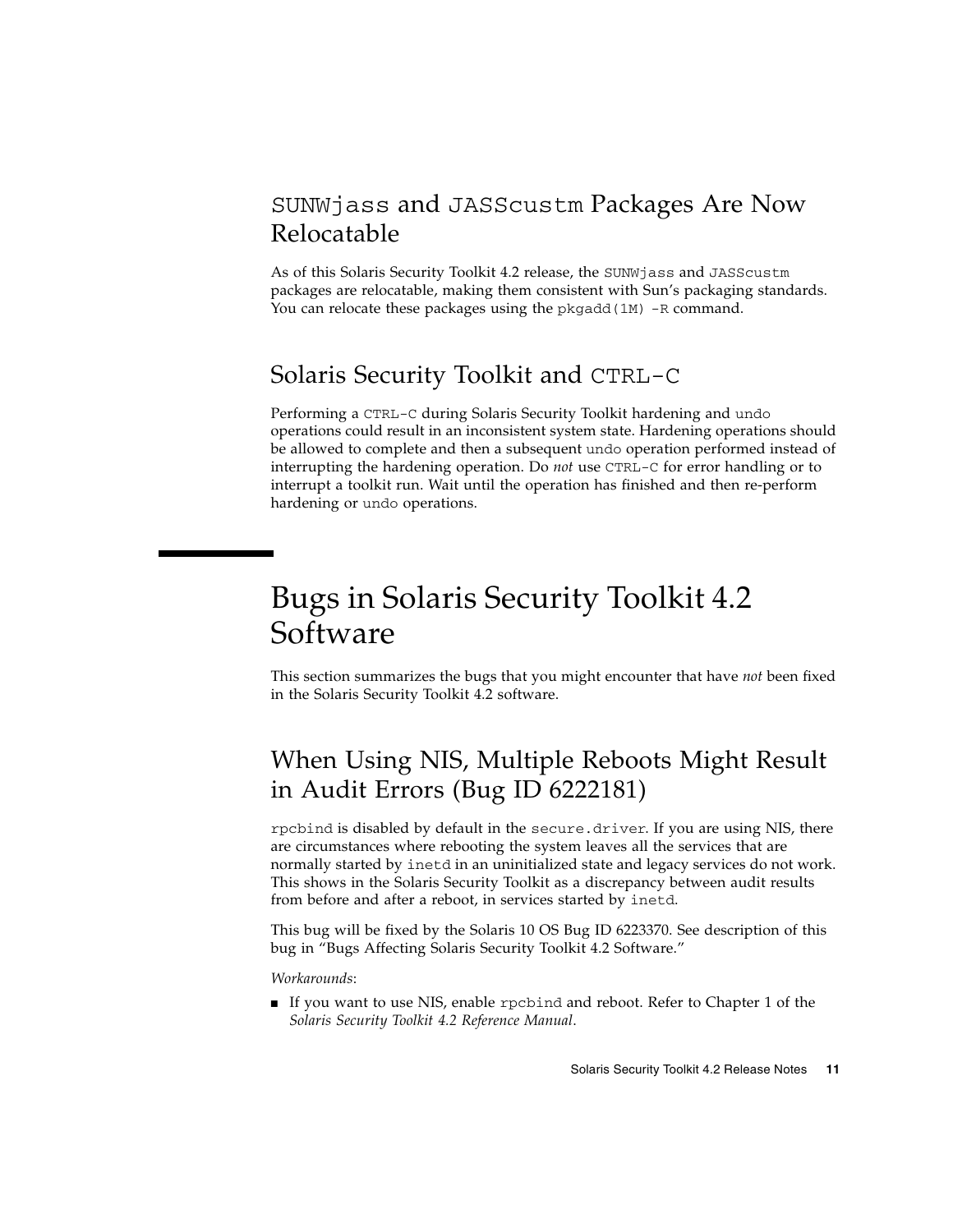■ If you do *not* want to use NIS, disable NIS. (Refer to the Solaris 10 OS naming service document for how to disable NIS.)

### <span id="page-21-0"></span>Multiple Reboots Result in Uninitialized svcs and Audit Fail on nddconfig (Bug ID 6284872)

Multiple reboots after hardening result in svcs being uninitialized, and the audit to fail on nddconfig. In other words, the nddconfig audit will *not* contain zero errors after the system reboots multiple times.

The problem is that milestone/name-services is not able to come online with rpcbind disabled and the system configured to use NIS. Because of this, the /etc/rc2.d (svc:/milestone/multi-user:default) does not run, and so the nddconfig script does not run.

This bug will be fixed by the Solaris 10 OS Bug ID 6223370.

*Workarounds*:

- If you want to use NIS, enable rpcbind and reboot. Refer to Chapter 1 of the *Solaris Security Toolkit 4.2 Reference Manual*.
- If you do *not* want to use NIS, disable NIS. Refer to the Solaris 10 OS naming service document for how to disable NIS.

# <span id="page-21-1"></span>Bugs Affecting Solaris Security Toolkit 4.2 Software

This section summarizes the bugs that you might encounter that have *not* been fixed in other software that affects the Solaris Security Toolkit.

### <span id="page-21-2"></span>Parameter for ip6\_send\_redirects Might Be Different Between Audits (Bug ID 6222001)

This Solaris 10 OS bug could affect your operation of Solaris Security Toolkit 4.2 software. Sometimes you might see a different parameter for ip6\_send\_redirects between audits, where it should be the same. For example, you might audit a system that has not been hardened (Audit #1). Then you harden the system, reboot, undo the hardening, and reboot. You audit the system again (Audit #2).